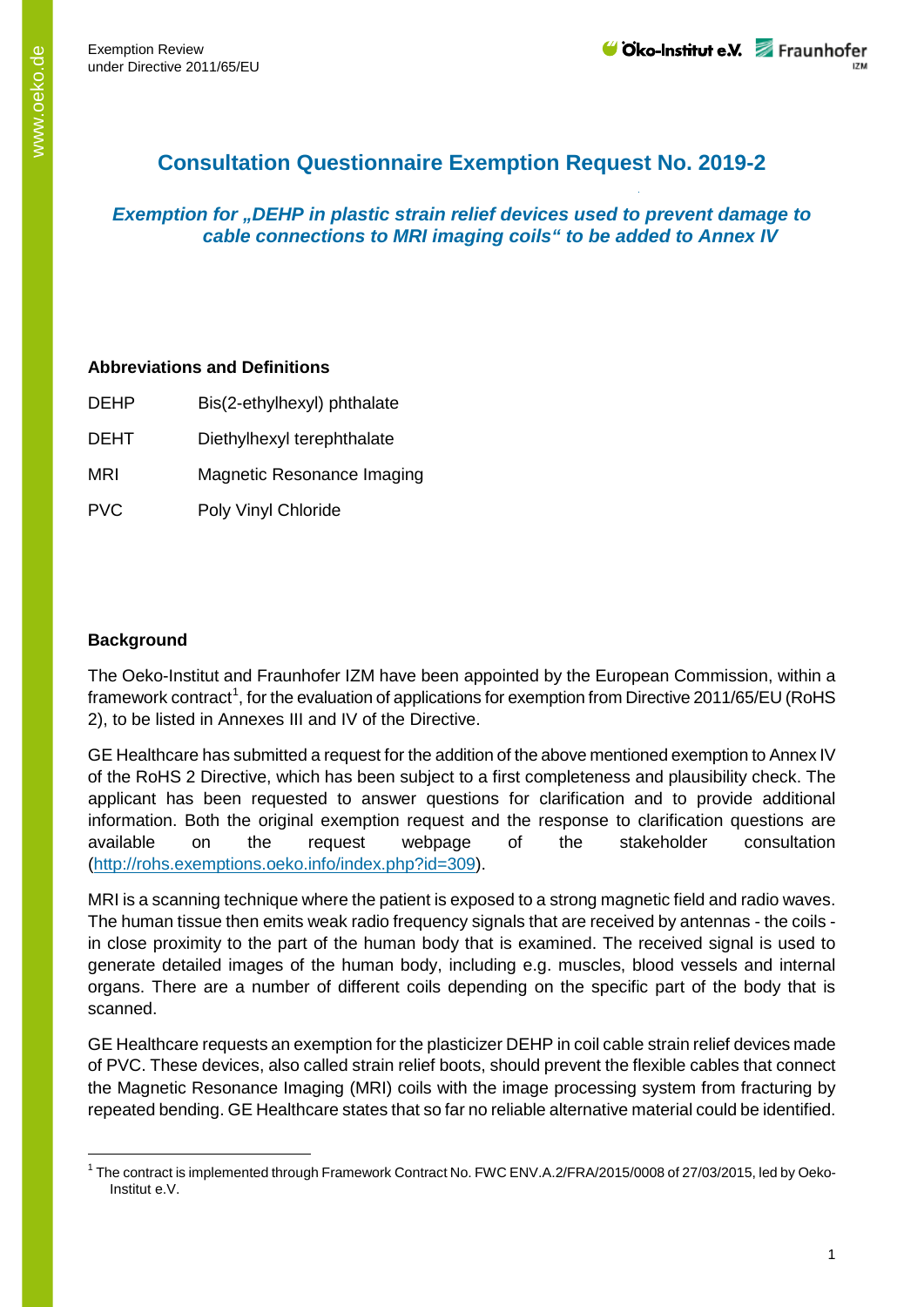**⊎ Oko-Institut e.V.** Fraunhofer

GE Healthcare explains that the following main requirements have to be fulfilled by a substitute:

- Materials used for coils, including cables and strain reliefs must not adversely affect image quality, therefore the material has to be non-magnetic and have small proton signals.
- Biocompatibility which means that alternative material also have to be approved for human skin contact according to ISO standards on biological evaluation of medical devices.
- The strain relief boots have to serve over a long service lifetime of a coil which is indicated to be about 8 years and has to withstand repetitive bending.

GE Healthcare states that tests with substitute polymers and PVC with an alternative plasticiser have been carried out, but did not meet the above mentioned requirements. A third option, which eliminates the need for strain relief boots, is the development of digital wireless coils which is explained to be a theoretical substitute being under research by different stakeholders.

GE Healthcare claims that there would be negative health and socio-economic impacts if the exemption should not be granted.

The applicant requests an exemption until January 2024.

For details, please check the applicant's exemption request at: <http://rohs.exemptions.oeko.info/index.php?id=309>

The objective of this consultation and the review process is to collect and to evaluate information and evidence according to the criteria listed in Art. 5 (1) (a) of Directive 2011/65/EU (RoHS II), which can be found under:

<http://eur-lex.europa.eu/LexUriServ/LexUriServ.do?uri=CELEX:32011L0065:EN:NOT>

If you would like to contribute to the stakeholder consultation, please answer the following questions:

#### **Questions**

- 1. The applicant has requested an exemption, proposing the following wording formulation: *"DEHP in plastic strain relief devices used to prevent damage to cable connections to MRI imaging coils"*
	- a. Do you agree with the scope of the exemption as proposed by the applicant?
	- b. Please suggest an alternative wording and explain your proposal, if you do not agree with the proposed exemption wording.
	- c. Please explain why you either support the applicant's request or object to it. To support your views, please provide detailed technical argumentation / evidence in line with the criteria in Art. 5(1)(a) to support your statement.
- 2. Please provide information concerning possible substitutes or developments that may enable reduction, substitution or elimination, at present or in the future, of DEHP in plastic strain relief devices for MRI coil cables;
	- a. In this regard, please provide information as to alternatives that may cover part or all of the applicability range of *"DEHP in plastic strain relief devices used to prevent damage to cable connections to MRI imaging coils"*;